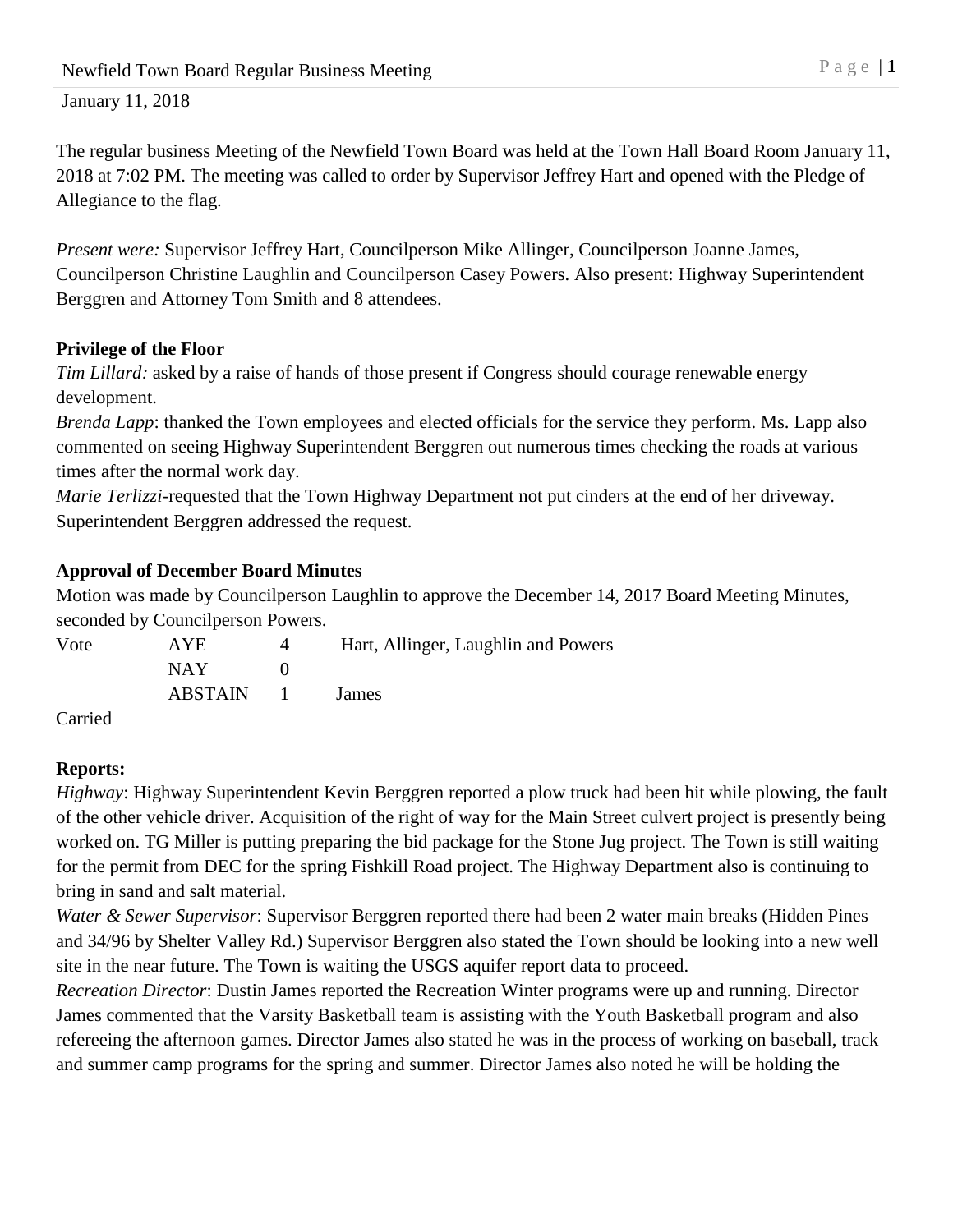"Snowman Building Competition" as soon as there is suitable snow. He will announce the Competition on social media.

*Code Enforcer:* Alan Teeter was absent. Supervisor Hart stated he had asked Mr. Teeter to look into the site work being done at the Millard Hill Road solar project as the decommission agreement escrow had not been received yet. Supervisor Hart also asked Mr. Teeter to look into whether or not the gas station project on Rt. 13 would need a renovation permit. Supervisor Hart stated he had been receiving more sanitation concerns and he asked if there needed to be a Code Officer to focus on property maintenance codes and another for building code. This will be discussed at the January  $25<sup>th</sup>$  meeting.

*Planning Board*-Randy Brown stated the Planning Board had received a draft for the Site Plan Review application from George Franz, The Planning Board reviewed the document and has sent it back for revisions. Mr. Brown added the Planning Board plans to work on a nuisance ordinance at the January 31 meeting. Mr. Brown also asked that the Town Board interview the two applicants that have submitted applications for Planning Board membership. Interviews will be set up for January  $25<sup>th</sup>$ .

*Hamlet Beautification Committee:* Randy Brown asked if the Town owned parcel of land in front of the Tioga State Bank could be considered for the new TCAT bus shelter. Mr. Brown also spoke regarding the Bridge Street area parking area. Mr. Brown suggested how the street traffic from Bridge to Main Streets could be stream lined and improve the parking area. Mr. Brown asked if surveys could be done in these two areas. Highway Superintendent Berggren also addressed street parking concerns regarding Main and Bank Streets. He asked that the Town look at parking ordinances in neighboring municipalities. Supervisor Hart noted the Town had had the Town Hall area property surveyed recently and was awaiting the report. Mr. Brown also reviewed the goals of the Hamlet Committee for 2018: Covered Bridge and Town Hall Area, Improve Signage in Hamlet, Mill Park, Develop a Master Plan for the Hamlet, and Youth Employment. The Committee meets the first Monday of each Month at the Library from 5-6:00 PM. There was discussion regarding the position of the Adult Supervisor for the youth. Attorney Smith will look into this and advise the Board.

*Tompkins County Legislature Report*: Newfield Representative David McKenna reported that the County had a new administrator and needed to hire a deputy administer, and possibly a second. The sale of the old Tompkins County Library had closed and that the Memorandum of Understanding has been signed the purchase of the old Tompkins Trust Building. Representative McKenna stated the County Legislature had its annual authorization meeting.

*Supervisor*: Supervisor Hart reported he had inquired with the County about the SWIFT 911 app, presently it is only offered to the City of Ithaca and the County, not to towns. When it is available the County will send someone to train a local person to update the notices on the app. Supervisor Hart also commented that there had been a inquiry a mass gathering law. Supervisor Hart has spoken to Scott Doyle from Tompkins County Planning, the County will send its recommendations to the Town. Supervisor Hart stated there would be a Public Hearing on January 25<sup>th</sup> at 3:00 PM regarding the Millard Hill and Burdge Hill Road Solar Farm. Attorney Smith will contact Delaware River Solar regarding the decommissioning agreement and escrow.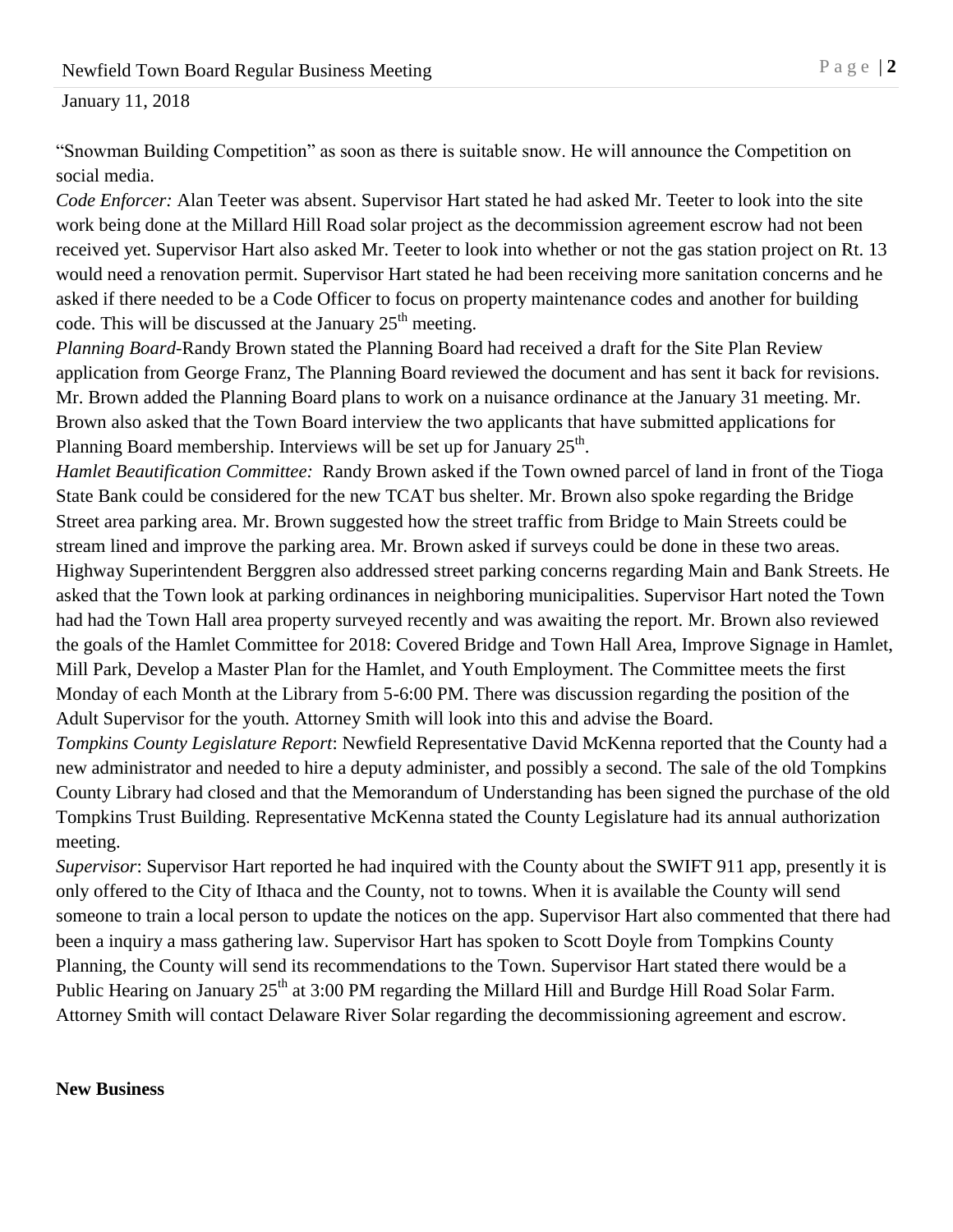*Discussion and Action of Local Law Number 1-2018*

# **TOWN OF NEWFIELD, TOMPKINS COUNTY, NEW YORK LOCAL LAW NUMBER 1 - 2018**

A Local law to repeal Local Law Number 5 of 2017 and to repeal the override of the tax levy limit established in General Municipal Law 3-C.

SECTION 1: Legislative Intent – This Local Law shall be known as "Local Law Number 1 of 2018". It is the intent of this Local Law to repeal Local Law Number 5 of 2017, and to thus reinstate the limits on the amount of real property taxes that may be levied by the Town of Newfield pursuant to General Municipal Law 3-C.

SECTION 2: Effect: This local law hereby thus repeals in its entirety said Local Law Number 5 of 2017, and declares the same of no force or effect, and thus the Town of Newfield repeals the prior tax cap override local law of the Town of Newfield and reinstates the tax levy limits imposed by General Municipal Law 3-C.

SECTION 3: Severability: If any portion this Local Law, or the application thereof to any person, entity, or circumstance, shall be determined by any court or tribunal or competent jurisdiction to be invalid or unenforceable, such determination shall be confined in its operation to the invalid part hereof, or in its application to such person, entity, or circumstance as is directly involved in the controversy in which such determination shall have been rendered, and the remainder of the Local law shall not be impaired thereby and such determination shall not be deemed or construed to apply to other person, entities, or circumstances.

SECTION 4: Effective Date: This Local law shall take effect immediately upon filing with the New York Secretary of State

Motion was made by Councilperson Laughlin to approve the adoption of Local Law Number 1 of 2018, seconded by Councilperson Powers.

Vote AYE 5 Hart, Allinger, James, Laughlin and Powers  $NAY$  0

Carried

*Discussion and Action regarding Resolution No. 1 of 2018 Annual Authorizations*

### **RESOLUTION NO. 1- 2018**

### ANNUAL AUTHORIZATIONS

- 1. Official meeting dates for the Town Board Business Meetings will the second Thursday of each month at 7:00PM, Regular Board Meetings, if needed, will be held on the fourth Thursday at 7:00PM.
- 2. Town officials will be reimbursed for all necessary expenses when on Town Business. Mileage rate for use of personal vehicles to be set at \$ .54.5 cents per mile.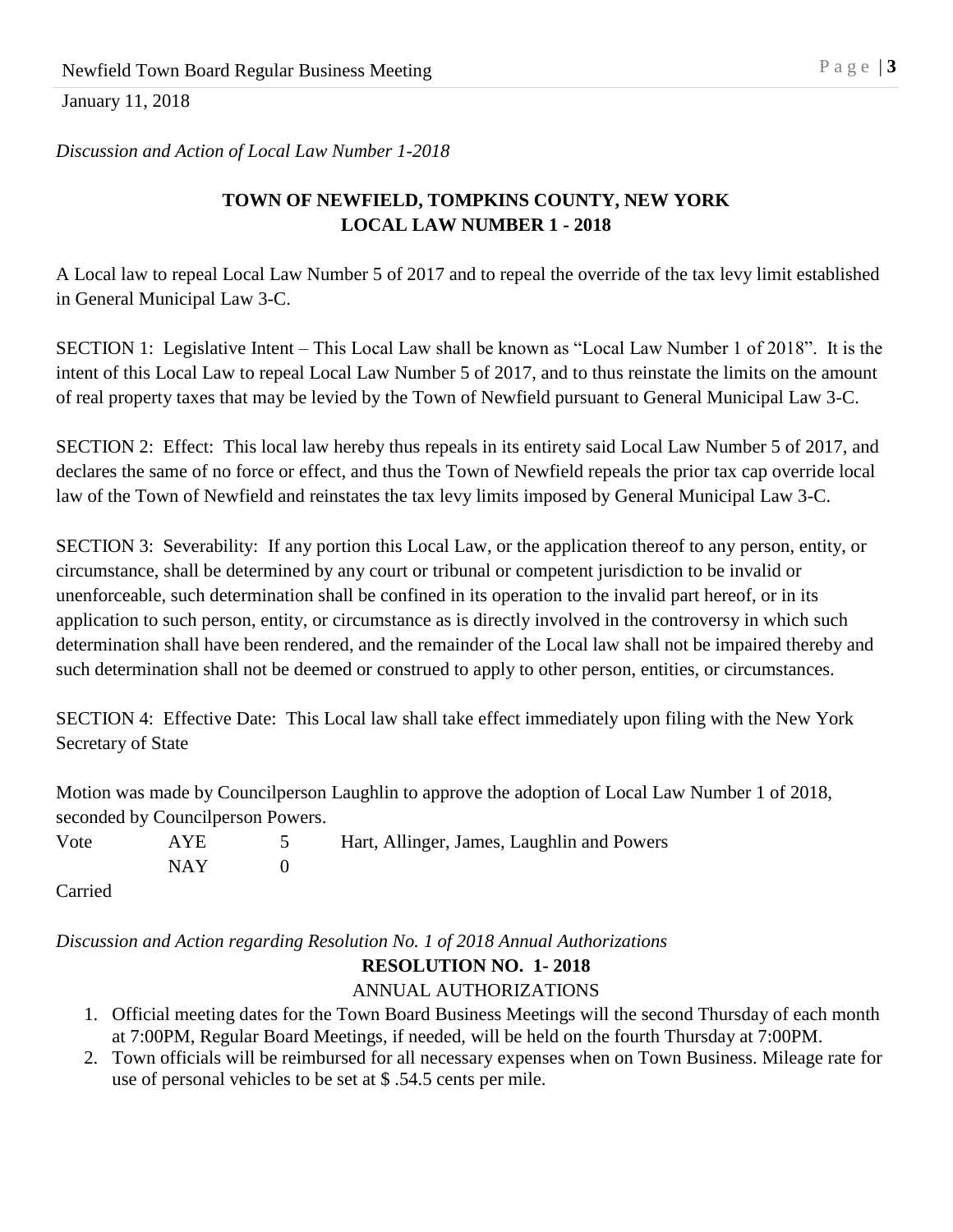- 3. Highway Department workers, Deputy Highway Superintendent, Deputy Clerk, Bookkeeper and all other Town employees shall be paid weekly.Elected officials shall be paid Bi-weekly every other Friday.
- 4. The Highway Dept. is authorized to perform in-kind services for the Newfield School District, fuel costs shall be reimbursed by the District to the Town.
- 5. Highway Superintendent to purchase salt, gas, diesel fuel, and tires on state or county bid.
- 6. The Town Clerk shall submit for payment all time sensitive recurring expenses, such as utility bills, if payable due date is prior to the regular monthly Board Meeting. These paid bills to be included in the Monthly Abstract.
- 7. Alan Teeter is appointed Enforcement Officer at \$18.86 per hour not to exceed \$18,000.00.
- 8. Water and Sewer Billing Clerk shall be Karen Kenerson at an annual salary of \$1,695.00 per year.
- 9. Tax Collector shall be Karen Kenerson.
- 10. Youth Recreation Director shall be Dustin James and shall be paid \$15.28 per hour not to exceed \$12,000.
- 11. Water/Sewer Supervisor will be Kevin Berggren at \$16,138.00 per year.
- 12. Steven Maki will be Highway Water/Sewer Worker MEO at an additional \$.50 per hour.
- 13. Brandee Berggren shall provide cleaning services at an annual rate of \$3,090.00.
- 14. The Court Clerk shall be paid \$14.74 per hour not to exceed \$21,000.00.
- 15. Jenny Rumsey shall be appointed the School Crossing Guard at an hourly rate of \$11.00 per hour not to exceed \$3,960.00.
- 16. The Deputy Town Clerk shall be paid \$14.50 per hour not to exceed \$20,128.00.
- 17. The Supervisor's Bookkeeper shall be paid \$20.67 per hour not to exceed \$15,540.00.
- 18. The Supervisor's Secretary shall be paid \$14.31 per hour not to exceed \$4,120.00.
- 19. Highway Superintendent's Secretary shall be paid \$14.31 per hour not to exceed \$7,500.00
- 20. Bookkeeper to be in charge of employee's benefits including writing notification to employees in respect to NYS Retirement System.
- 21. Alan Chaffee to be the Town Historian
- 22. The Town Clerk shall record and keep minutes to all Board Business and Regular meetings.
- 23. Deputy Town Supervisor shall be Councilperson Christine Laughlin with check signing privileges for all accounts in the absence of the Town Supervisor.

Motion was made by Councilperson James to approve Resolution No. 1 - 2018, seconded by Councilperson Powers.

| Vote                 | AYE   | 5 Hart, Allinger, James, Laughlin and Powers |
|----------------------|-------|----------------------------------------------|
|                      | NAY 1 |                                              |
| $\sim$ $\sim$ $\sim$ |       |                                              |

Carried

*Discussion and Action regarding Resolution No. 2-2018 Appointment of Town Representative to the Greater Tompkins County Municipal Health Insurance Consortium*

# **RESOLUTION NO. 2-2018**

Approval of the appointment of Town Representative to the Greater Tompkins County Municipal Health Insurance Consortium.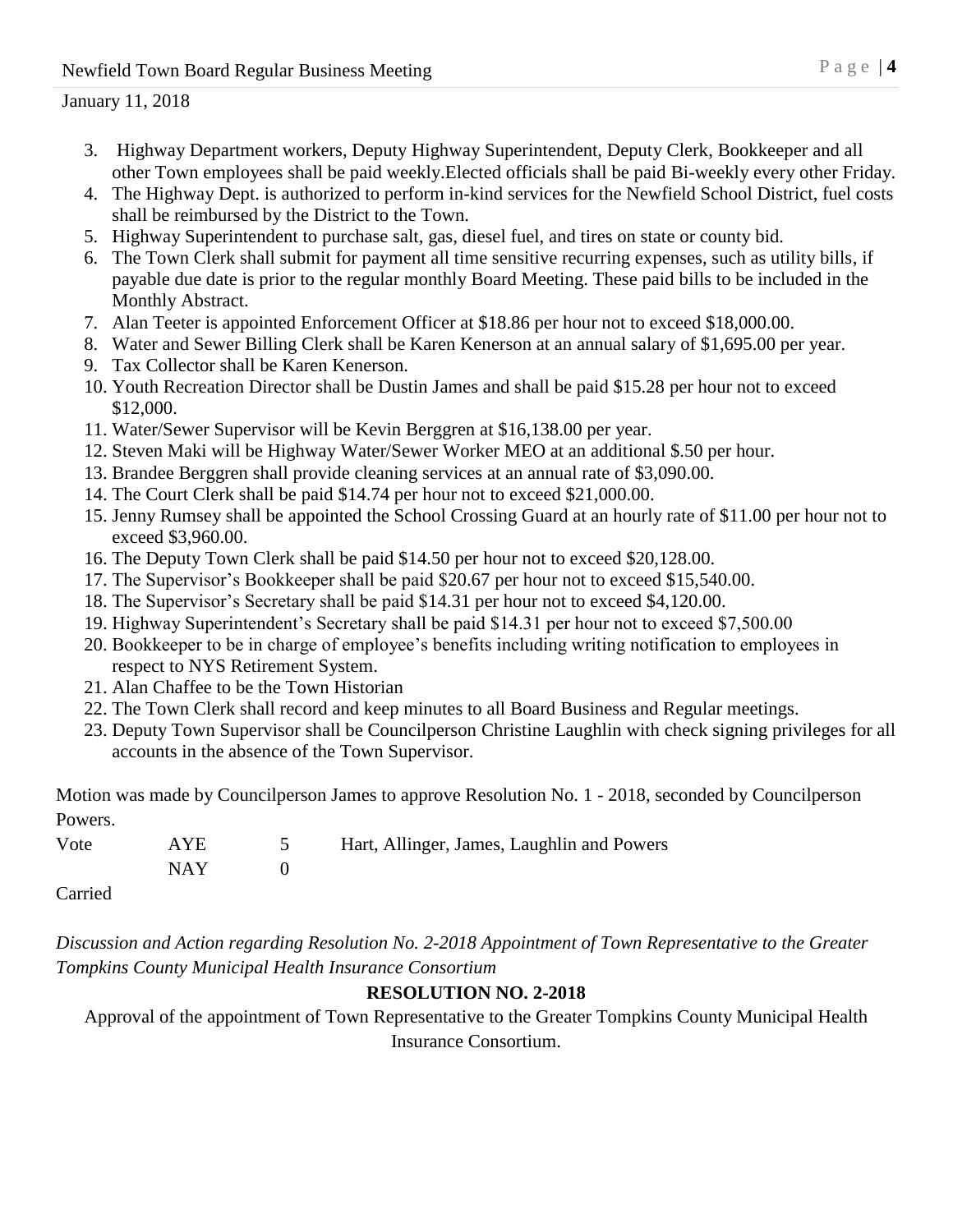**WHEREAS**: The Town of Newfield joined the Greater Tompkins County Municipal Health Insurance Consortium (GTCMHIC) and a Representative from the Town of Newfield is requested by GTCMHIC to serve on the Board of Directors.

**THEREFORE BE IT RESOLVED**: The Newfield Town Board appoints Board Member/Deputy Town Supervisor Christine Laughlin as the Representative to the Greater Tompkins County Municipal Health Insurance Consortium Board of Directors.

Motion was made by Councilperson Powers approving Councilperson Laughlin as the Representative to the Greater Tompkins County Municipal Health Insurance Consortium Board of Directors. Motion seconded by Councilperson James

| Vote    | <b>AYE</b> | Hart, Allinger, James, Laughlin and Powers |
|---------|------------|--------------------------------------------|
|         | NAY -      |                                            |
| Carried |            |                                            |

Discussion and Action regarding Resolution No. 3-2018 Appointment of Town Representative and Alternate to Tompkins County Council of Government Board

# **RESOLUTION NO. 3-2018**

Approval of the appointment of Town Representative to the Tompkins County Council of Governments Board.

**WHEREAS**: The Tompkins County Council of Governments is requesting a representative from each town to serve on the Board.

**THEREFORE BE IT RESOLVED**: The Newfield Town Board appoints Councilperson Kathleen Powers as the Representative to the Tompkins County Council of Governments Board of Directors, Town Supervisor, Jeff Hart to be the Alternate.

Motion was made by Councilperson Laughlin approving Councilperson Powers as Representative to the Tompkins County Council of Governments Board of Directors and Supervisor Hart as the alternate. Motion seconded by Councilperson Allinger.

*Discussion and Action Regarding the Agreement of Services with Tompkins County Soil and Water Conservation for Stormwater Services.*

Motion was made by Councilperson Powers authorizing Supervisor Hart to sign the TCSWC Stormwater contact, motion seconded by Councilperson Allinger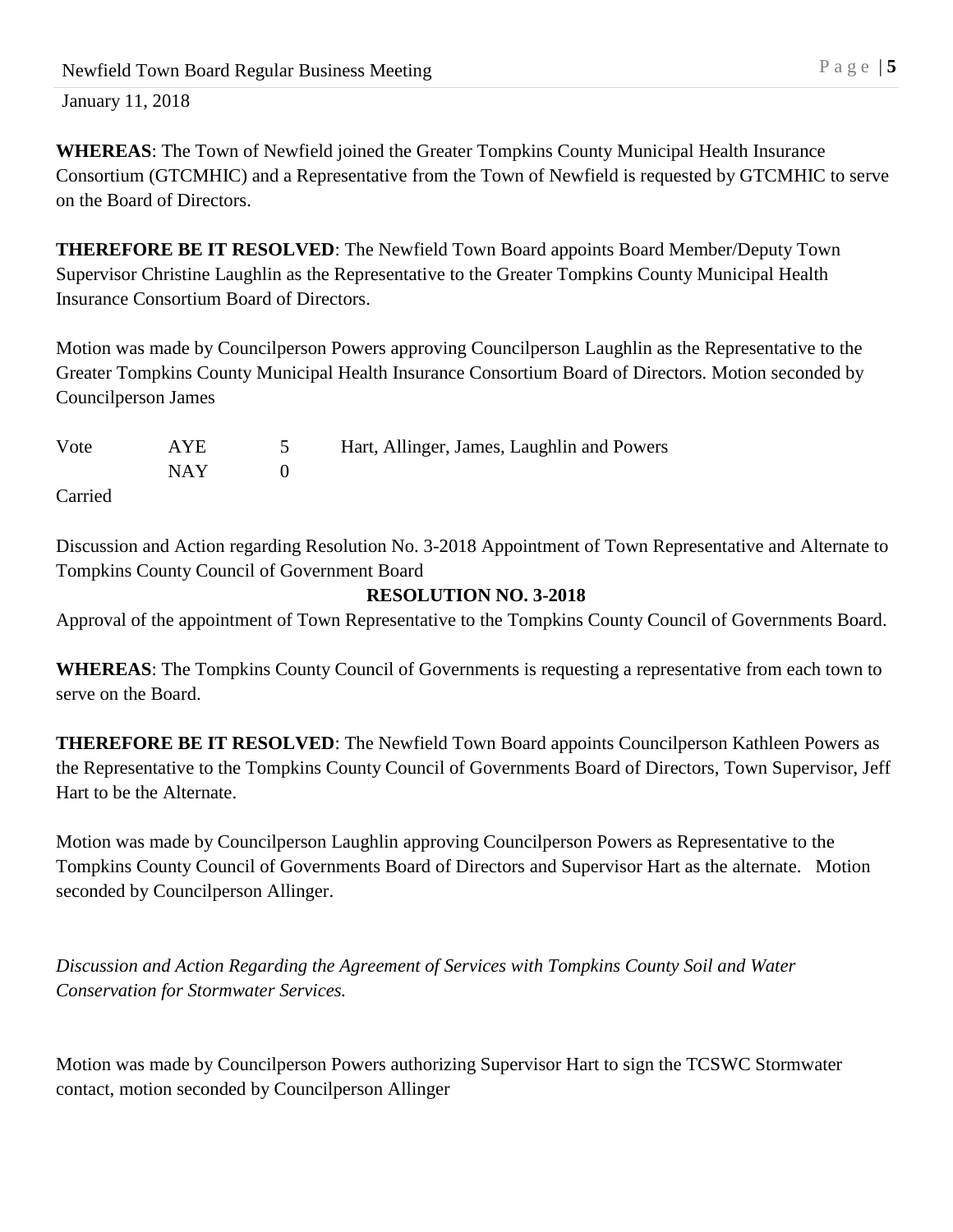| Vote   | AYE   | Hart, Allinger, James, Laughlin and Powers |
|--------|-------|--------------------------------------------|
|        | NAY 1 |                                            |
| $\sim$ |       |                                            |

Carried

*Authorization request from Newfield Highway Superintendent for the Newfield Highway Department to purchase a new roadside tractor and mower*

Highway Superintendent Berggren requested authorization from the Board to purchase a new Roadside John Deere tractor and mower. Superintendent Berggren stated the State bid price would be \$131,318.63

Motion was made by Councilperson Allinger approving the Town of Newfield Highway Department's request to purchase a Roadside Mower, motion seconded by Councilperson Laughlin

| Vote    | <b>AYE</b> | Hart, Allinger, James, Laughlin and Powers |
|---------|------------|--------------------------------------------|
|         | NAY 1      |                                            |
| Carried |            |                                            |

#### **Old Business**

Councilperson Joanne James received her oath of office from the Town Clerk.

# **Approval of the Payment of the December 31, 2017 and January 11, 2018 Bills**

Motion was made by Councilperson Allinger to approve the payments, seconded by Councilperson Laughlin. The Board authorized the payments of the following amounts:

| December 31, 2018           |              |
|-----------------------------|--------------|
| General Fund                | \$16,058.47  |
| <b>Recreation Fund</b>      | \$87.62      |
| Highway Fund                | \$61,811.14  |
| Street light Fund           | \$2,592.58   |
| Sewer Fund                  | \$200.73     |
| <b>Water District 1Fund</b> | \$7,124.73   |
| Water District 2 Fund       | \$641.71     |
| Trust and Agency            | \$2,156.06   |
| Capital Fund                | \$9,022.03   |
| <b>January 11, 2018</b>     |              |
| General Fund                | \$49,159.89  |
| <b>Highway Fund</b>         | \$153,509.88 |
| Street light Fund           | \$1,371.72   |